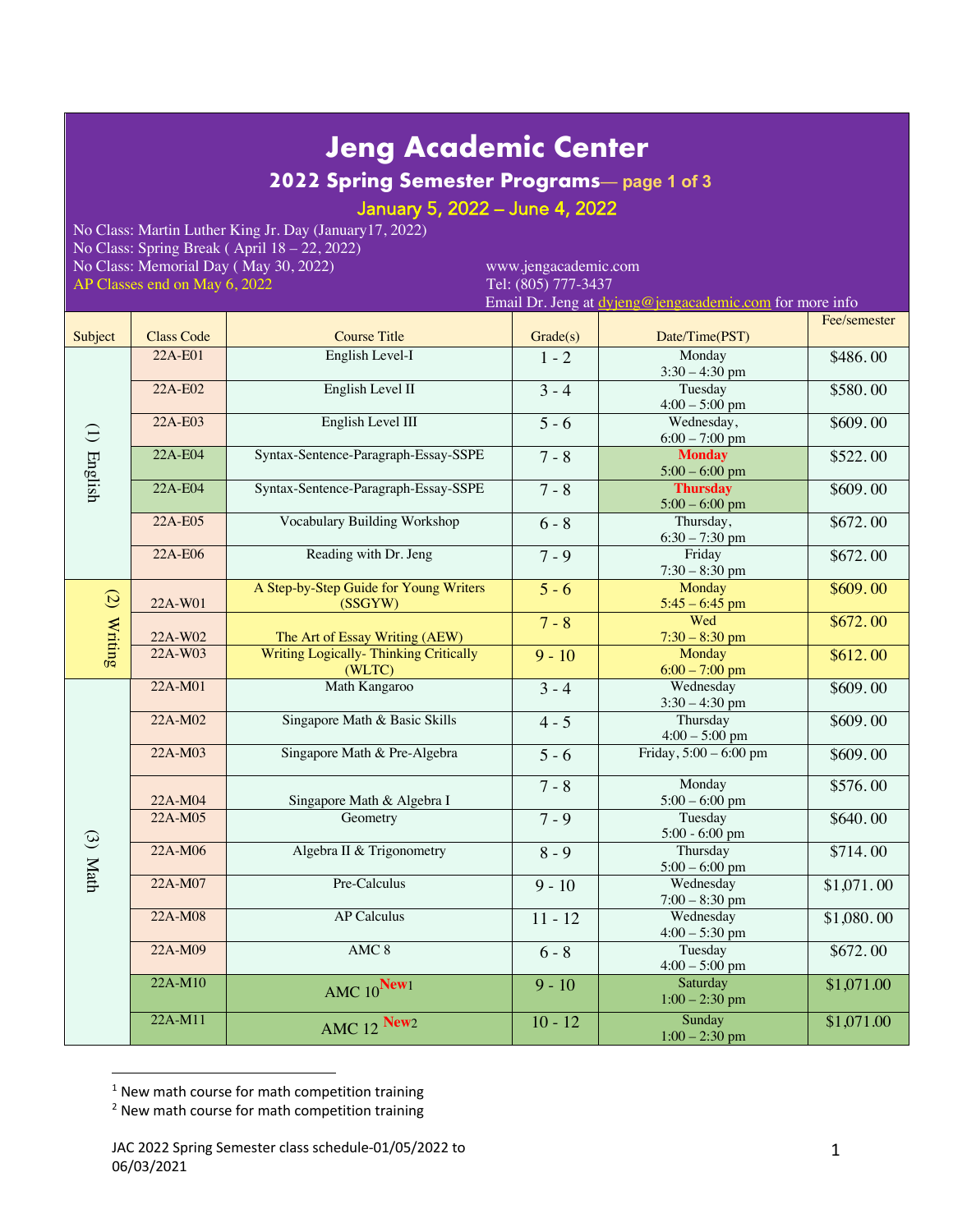## **Jeng Academic Center**

### **2022 Spring Semester Programs**— **page 2 of 3**

January 5, 2022 – June 4, 2022

No Class: Martin Luther King Jr. Day (January17, 2022) No Class: Spring Break ( April 18 – 22, 2022) No Class: Memorial Day (May 30, 2022) www.jengacademic.com<br>AP Classes end on May 6, 2022 Tel: (805) 777-3437 AP Classes end on May 6, 2022

Email Dr. Jeng at dy

|                   |                                           |                |                                     | at <u>ut joint Compaouachine.com</u> for more mite |
|-------------------|-------------------------------------------|----------------|-------------------------------------|----------------------------------------------------|
| <b>Class Code</b> | <b>Course Title</b>                       | Grade(s)       | Date/Time(PST)                      | Fee/semester                                       |
| 22A-S01           | <b>Honor Chemistry</b>                    | $9 - 10$       | Tuesday<br>$7:30 - 9:00$ pm         | \$1,020.00                                         |
| $22A-S02$         | <b>Honor Physics</b>                      | $9 - 10$       | Friday<br>$4:00 - 5:30$ pm          | \$1,071.00                                         |
| 22A-S03           | <b>Honor Biology</b>                      | $9 - 10$       | Monday<br>$6:00 - 7:30$ pm          | \$918.00                                           |
| 22A-S04           | <b>AP Biology</b>                         | $9 - 11$       | Tuesday<br>$6:30 - 8:00$ pm         | \$1,020.00                                         |
| 22A-S05           | <b>AP Chemistry</b>                       | $9 - 11$       | <b>Saturday</b><br>$2:00 - 3:30$ pm | $\overline{$1,020.00}$                             |
| 22A-S06           | <b>AP Physics</b>                         | $10 - 12$      | Tuesday<br>$5:00 - 6:30$ pm         | \$1,020.00                                         |
| 22A-H01           | Ancient World for Curious Kids            | $3 - 4$        | Thursday<br>$4:00 - 5:00$ pm        | \$609.00                                           |
| 22A-H02           | The Story of Ancient Times                | 5              | Friday<br>$4:00 - 5:00$ pm          | \$609.00                                           |
| 22A-H03           | The Story of Medieval Times               | 6              | Wednesday<br>$6:30 - 7:30$ pm       | \$609.00                                           |
| 22A-H04           | The Story of Early Modern<br><b>Times</b> | $\overline{7}$ | Tuesday<br>$6:30 - 7:30$ pm         | \$640.00                                           |
| 22A-H05           | The Story of Modern Times                 | 8              | Monday<br>$6:30 - 7:30$ pm          | \$576.00                                           |
|                   |                                           |                |                                     |                                                    |